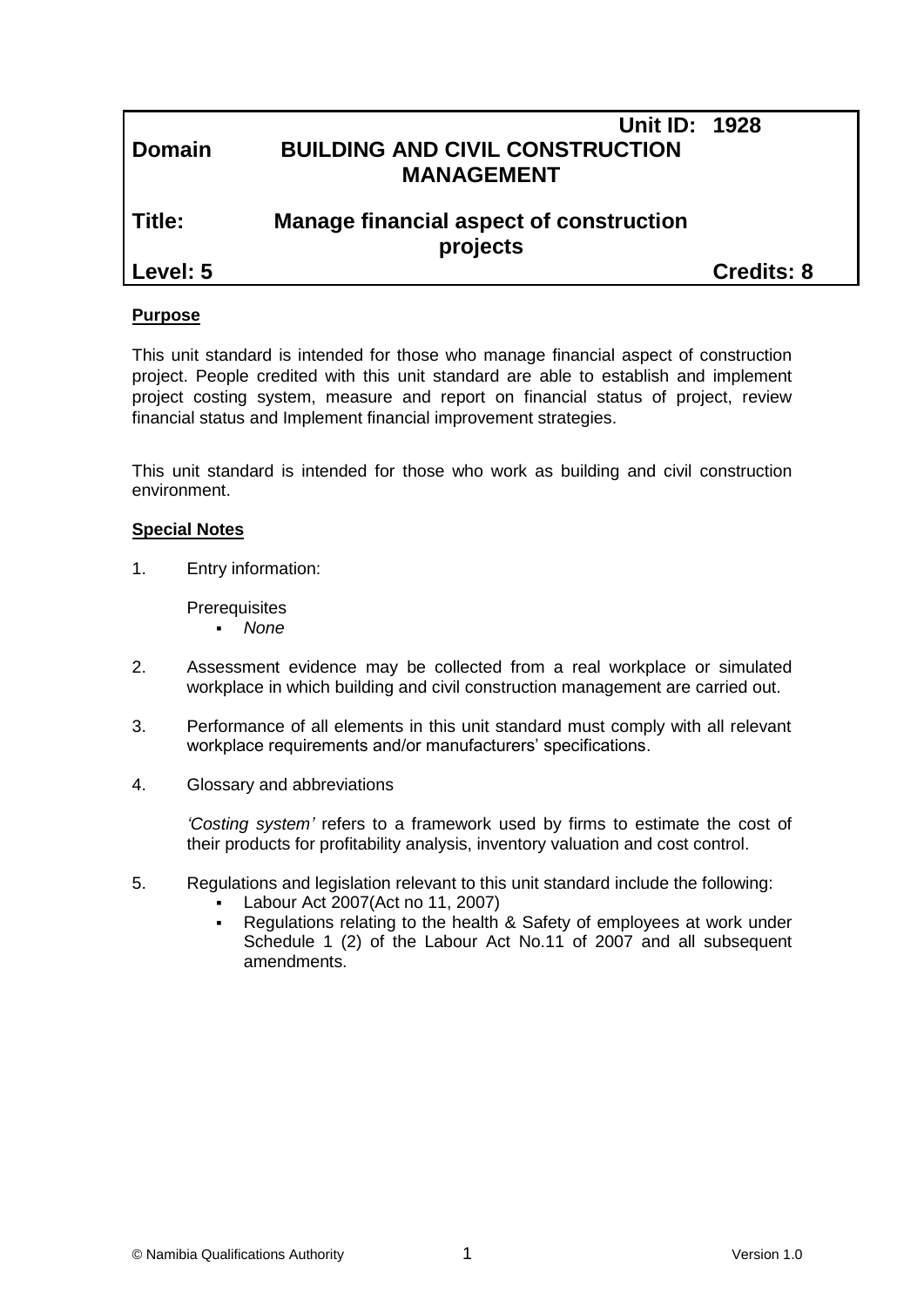# **Quality Assurance Requirements**

This unit standard and others within this subfield may be awarded by institutions which meet the accreditation requirements set by the Namibia Qualifications Authority and the Namibia Training Authority and which comply with the national assessment and moderation requirements. Details of specific accreditation requirements and the national assessment arrangements are available from the Namibia Qualifications Authority and the Namibia Training Authority on [www.nta.com.na.](http://www.nta.com.na/)

# **Elements and Performance Criteria**

#### **Element 1: Establish and implement project costing system**

#### **Performance Criteria**

- 1.1 Costing systems are in accordance with company procedures and accepted financial principles.
- 1.2 Costing systems are adapted to project and company requirements.

## **Element 2: Measure and report on financial status of project**

#### **Performance Criteria**

- 2.1 Data is collected and assimilated accurately and timeously according to company procedures.
- 2.2 Costs are allocated to the relevant cost centers/codes according to company procedures.
- 2.3 Actual costs are compared with allowed costs for the reporting period.

# **Element 3: Review financial status**

#### **Performance Criteria**

- 3.1 Actual financial performance is compared with budget.
- 3.2 Actual cash flow is compared with planned cash flow.
- 3.3 Budgetary variances are identified.

#### **Element 4: Implement financial improvement strategies**

#### **Performance Criteria**

- 4.1 Financial improvement strategies are identified and implemented in line with company procedures.
- 4.2 Financial forecasts are developed in line with company procedures.